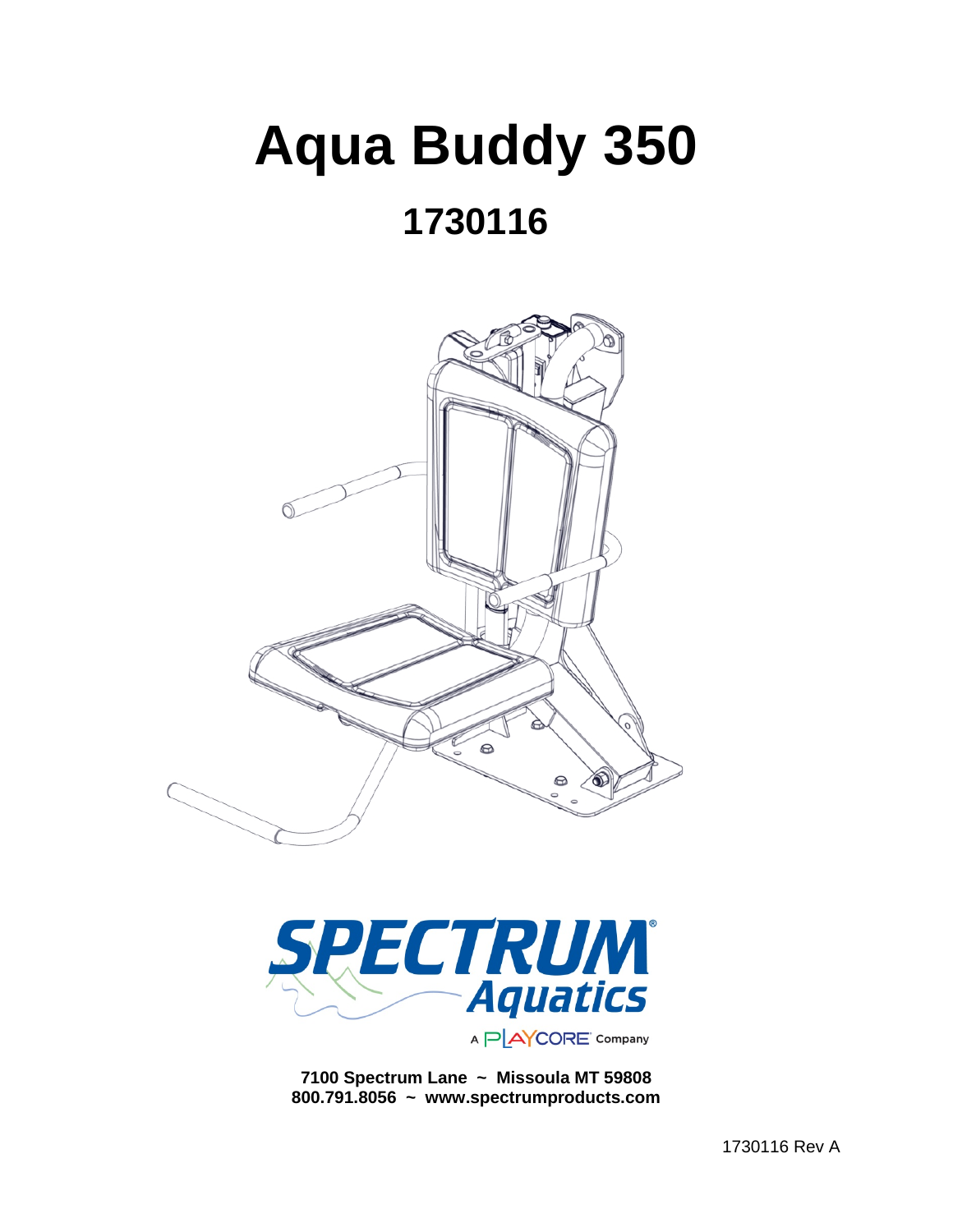You have purchased a Spectrum Products Aqua Buddy 350 assisted access lift. Providing the unit is installed correctly and properly maintained, it will furnish you with many years of troublefree use. It is important to read this entire manual prior to beginning assembly or operation.

# **Shipping Information:**

Each lift will arrive partially assembled in one box. Before accepting the lift from the carrier, inspect for visible damage and match the contents with those listed below. Spectrum is not responsible for lost or damaged freight.

The box will contain all structural components and hardware. The following is a list of the components included with your shipment from Spectrum. Use Components and Hardware Figure below as a reference to identify each item listed.

|   | Aqua Buddy Lift Assembly          | 2 | Seat Halves and 5/16" Hardware                                                   |  |  |
|---|-----------------------------------|---|----------------------------------------------------------------------------------|--|--|
|   | <b>Actuator and Hardware</b>      |   | Footrest Assembly and 3/8" Hardware                                              |  |  |
|   | Handset                           |   | Rechargeable Battery                                                             |  |  |
|   | <b>Cradle Charger</b>             | 2 | Armrest Assemblies and 3/8" Hardware                                             |  |  |
| 4 | 1/2"-13x2" 303 SS Drop-In Anchors | 4 | 1/2"-13x1" 304L SS Hex Cap Screws with<br>Washers, 1x 1/2" External Tooth Washer |  |  |

# **Components and Hardware:**

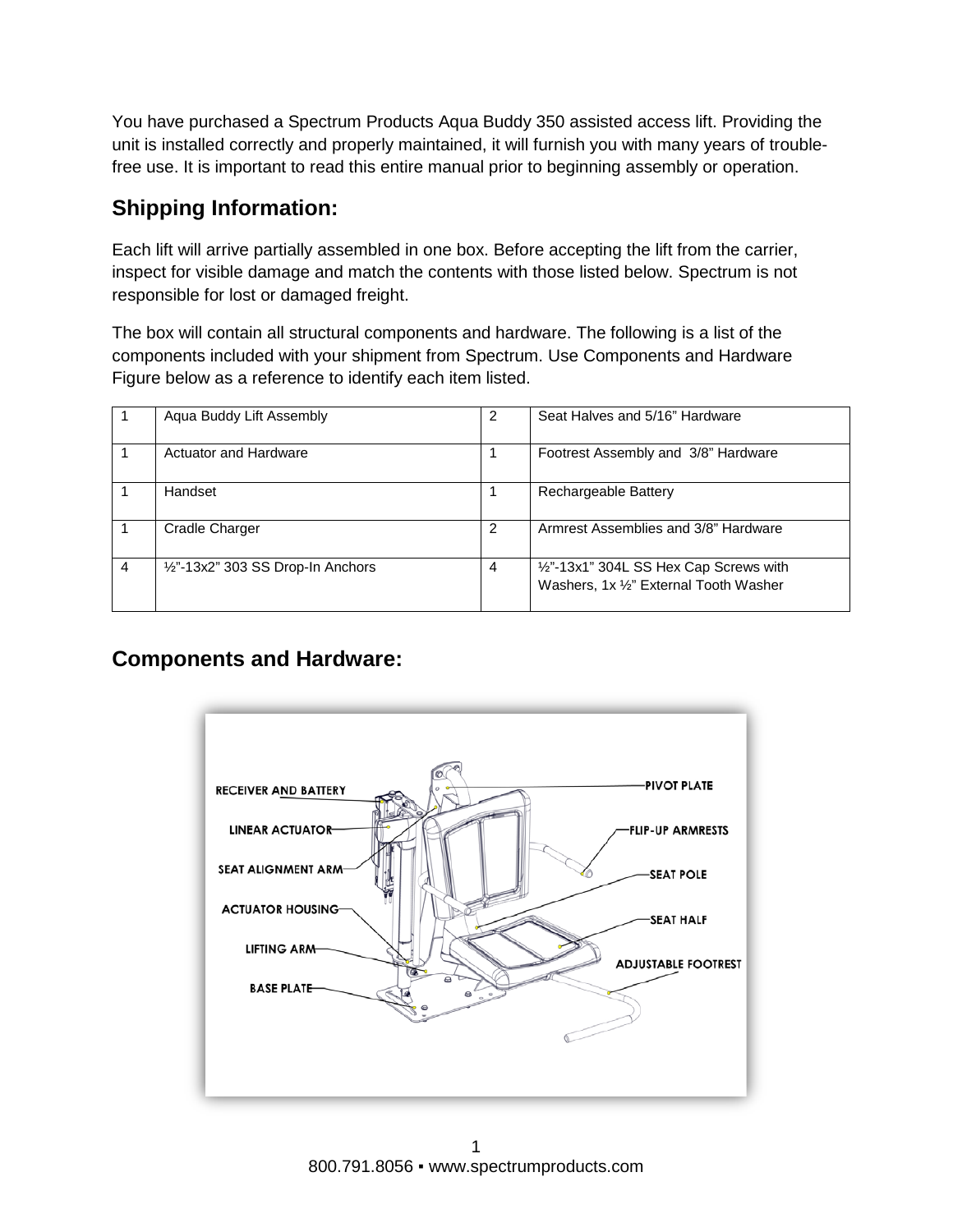# **Installation Overview**

Read all instructions before attempting to assemble or install the lift.

#### **Clear Deck Space:**

The lift must be installed in a location that is clear from obstacles and other hazards in order to be compliant with ADA guidelines. Clear deck space is defined by the figure to the right. This rectangle is 48" long (along the pool wall) and 36" wide. The clear deck space shall have a slope not steeper than 1:48.



#### **Seat Centerline/Depth:**

When resting on deck, the seat centerline must be at least 16" from the edge of the pool. The seat must submerge at

least 18" in order to meet ADA compliance. The Aqua Buddy Lift will support pools with a water draft (vertical measurement of deck to water level) up to 10" for ADA compliance.

#### **Pool/Spa Depth:**

To comply with ADA guidelines the lift must be installed where the water depth does not exceed 48". If the entire pool is deeper than 48" this requirement does not apply.

#### **Anchor Location/Installation:**

In order to be ADA compliant, the plate centerline must be placed between 19" and 23.5" from the pool/spa wall (or any feature that sticks out past the pool/spa wall, such as a coping). However, the plate centerline can be placed as close as 9" from the pool/spa wall if ADA compliance is not of concern. The lift is installed with four (4) drop-in ½"-13 internal threaded stainless steel anchors. **Ensure all ADA conditions above are met and lift fits properly at intended location on pool deck before beginning installation.**

The following tools will be required to complete assembly of the lift:

- Safety Glasses, Dust Mask
- Tape Measure
- Marker, Pen or Pencil
- Hammer or Mallet
- $\frac{1}{4}$ " and 5/8" Masonry Drill Bits
- Drill / Hammer Drill
- Vacuum
- 3⁄4" Wrench
- 8 AWG copper wire (used for bonding)
- Ring Terminal for use with 8AWG wire and  $\frac{1}{2}$ " hardware (used for bonding)
- (1) 304L Stainless Steel ½" External Tooth Washer (provided, used for bonding)
- (4) 304L Stainless Steel ½"-13x2" Drop-In Anchors (provided)
- (4) 304L Stainless Steel Screws Hex Cap ½"-13x1" with Washers (provided)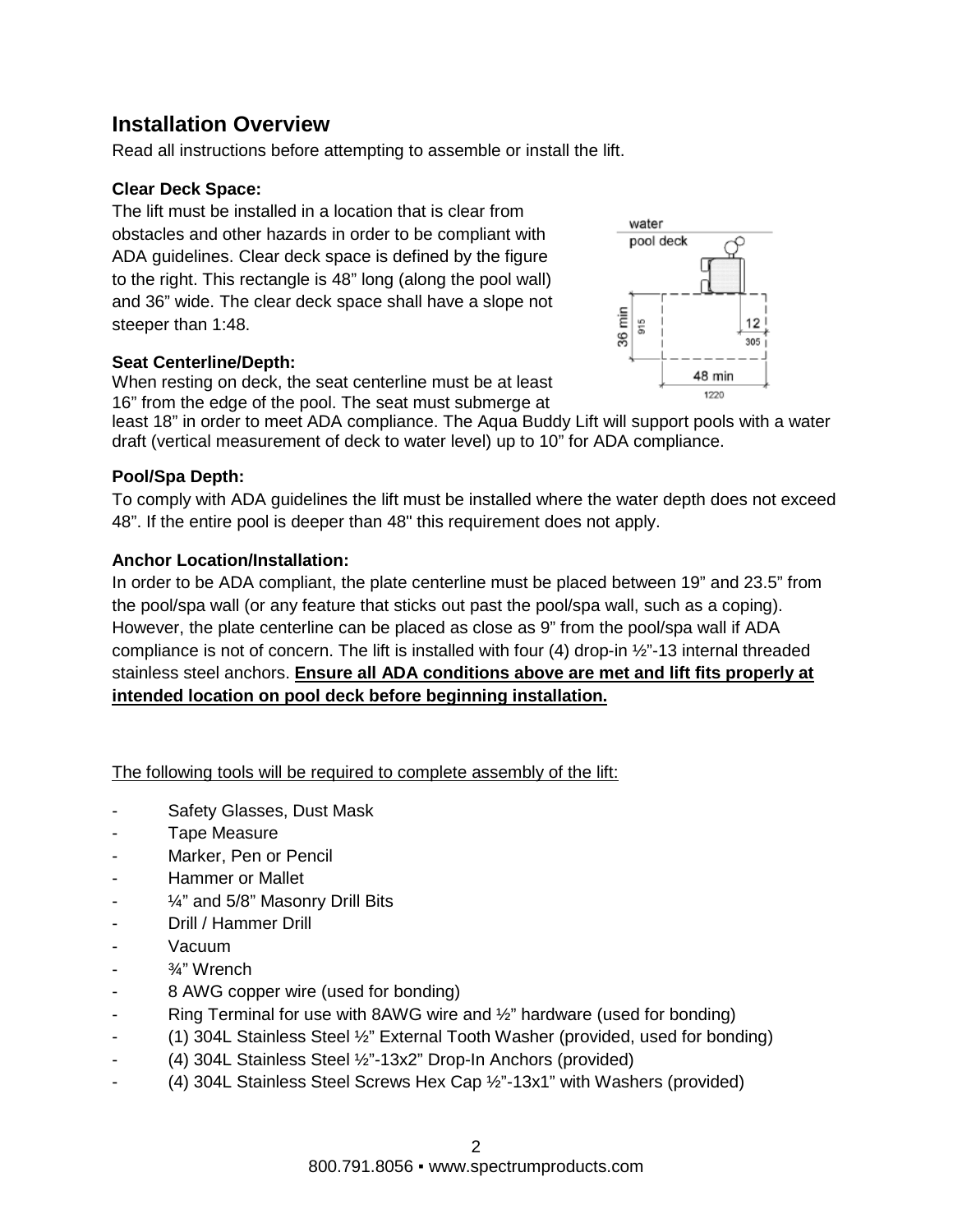#### **Hole Pattern Selection Instructions**

The user should decide which of the following hole patterns to use before beginning the process of installing the Aqua Buddy Lift. Each hole pattern requires 4 anchoring locations:

New Facility/Existing Facility Recommended Installation: Use this hole pattern for placing this lift in a location hasn't previously had a swim lift installed, whether it be a new or existing facility. **When installing, be sure to mark intended anchor locations using the curves of the slotted holes CLOSEST to the pool wall.**



Retrofit Hole Pattern Installations: Use either of the two hole patterns shown below if replacing an existing swim lift on a pool deck. Utilize the hole pattern that matches your existing anchors.  $\frac{1}{2}$ -13 mounting screws provided are intended for new anchor installations. Mounting hardware length may require variance for existing anchors.



3 800.791.8056 ▪ www.spectrumproducts.com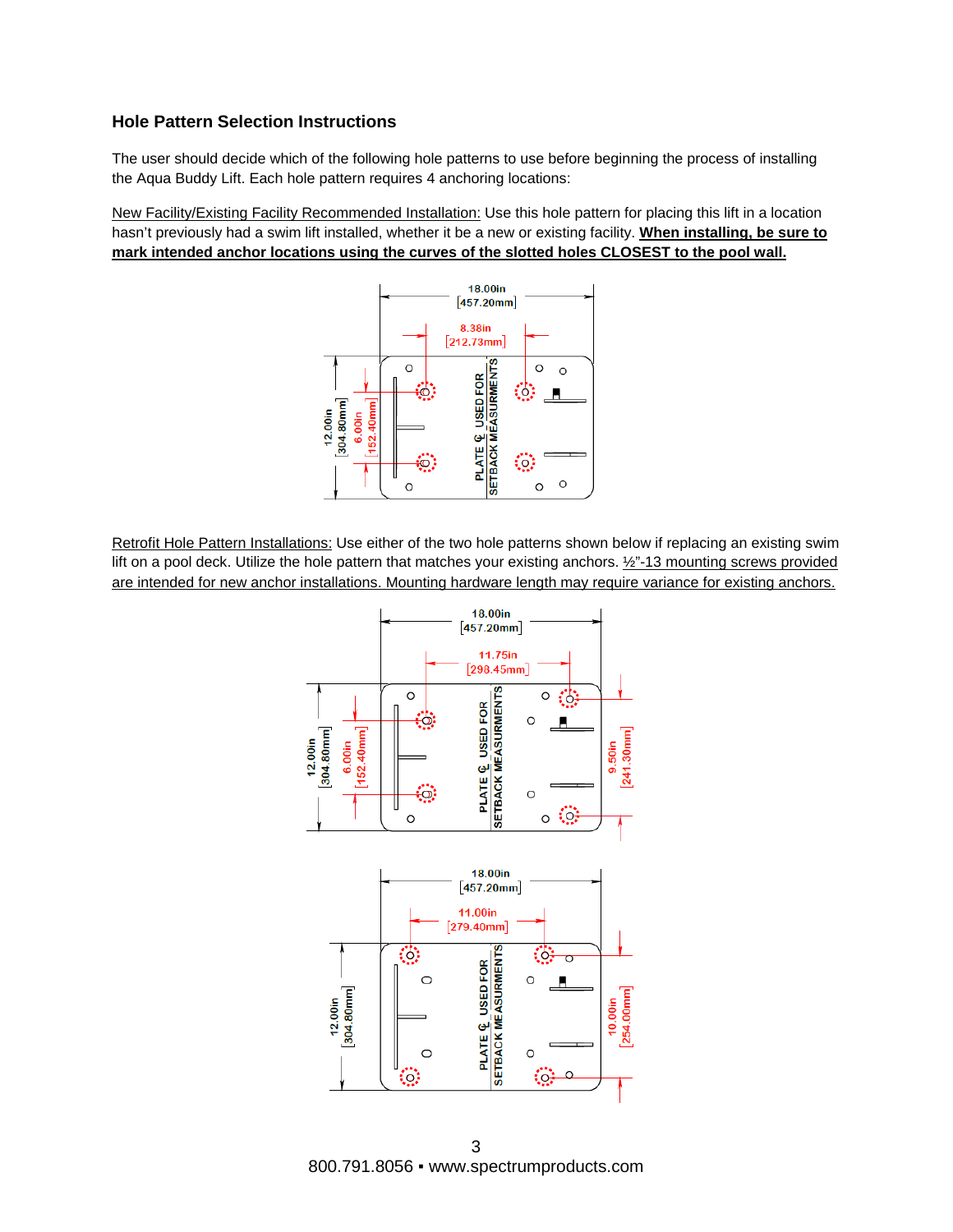#### **Anchor Installation (New and Existing Concrete)**

- a. Using the anchor plate on the lift and one of the anchor patterns listed above, mark locations for the drop-in anchors using a marker, pen or pencil. Ensure that this positioning will work for the lift and pool. **If utilizing the recommended hole pattern, be sure to mark intended anchor locations using the curves of the slotted holes CLOSEST to the pool wall.**
- b. Minimum requirements for concrete slab shall be at least 48"x48"x6" thickness, 3000psi, reinforced with #4 rebar. If your pool deck does not meet these requirements, the pool deck must be cut and replaced with a new slab that meets these requirements. An engineer stamped letter can be furnished by Spectrum if requested. If the deck cannot be replaced, please contact Spectrum Aquatics for further direction.



- c. Note that in the case of a new concrete installation, the concrete must be cured to a minimum of 75% or seven days before anchor placement.
- d. Locate a bonding source to bond (ground) the anchor. The steel rebar-bonding grid of the pool deck is the best choice for bonding the anchor. Attach a No. 8 solid copper wire (NEC Section 680-22) from the bonding grid to one of the four anchor locations. To ensure proper bonding of the lift through powder coat finish, it is important to place the  $\frac{1}{2}$ " external tooth washer between the hex cap of the mounting screw and the base plate of the lift for the specific anchor point that is grounded.
- e. Use a  $\frac{1}{4}$ " masonry drill bit to drill the four (4) holes two inches deep. Ensure that all 4 holes are drilled perpendicular to deck surface. The deck surface must not have a slope in any direction steeper than 1:48 to meet ADA requirements. Ensure there is not a sharp change in slope at Aqua Buddy installation location in order to ensure the full surface of the plate rests uniformly on the deck.
- f. Place tape on a 5/8" masonry drill bit. This tape should sit exactly 2 inches above the bottom of the bit. Drill downwards into the existing holes from the previous step, making sure the holes remain level. **Do not drill deeper than 2 inches.**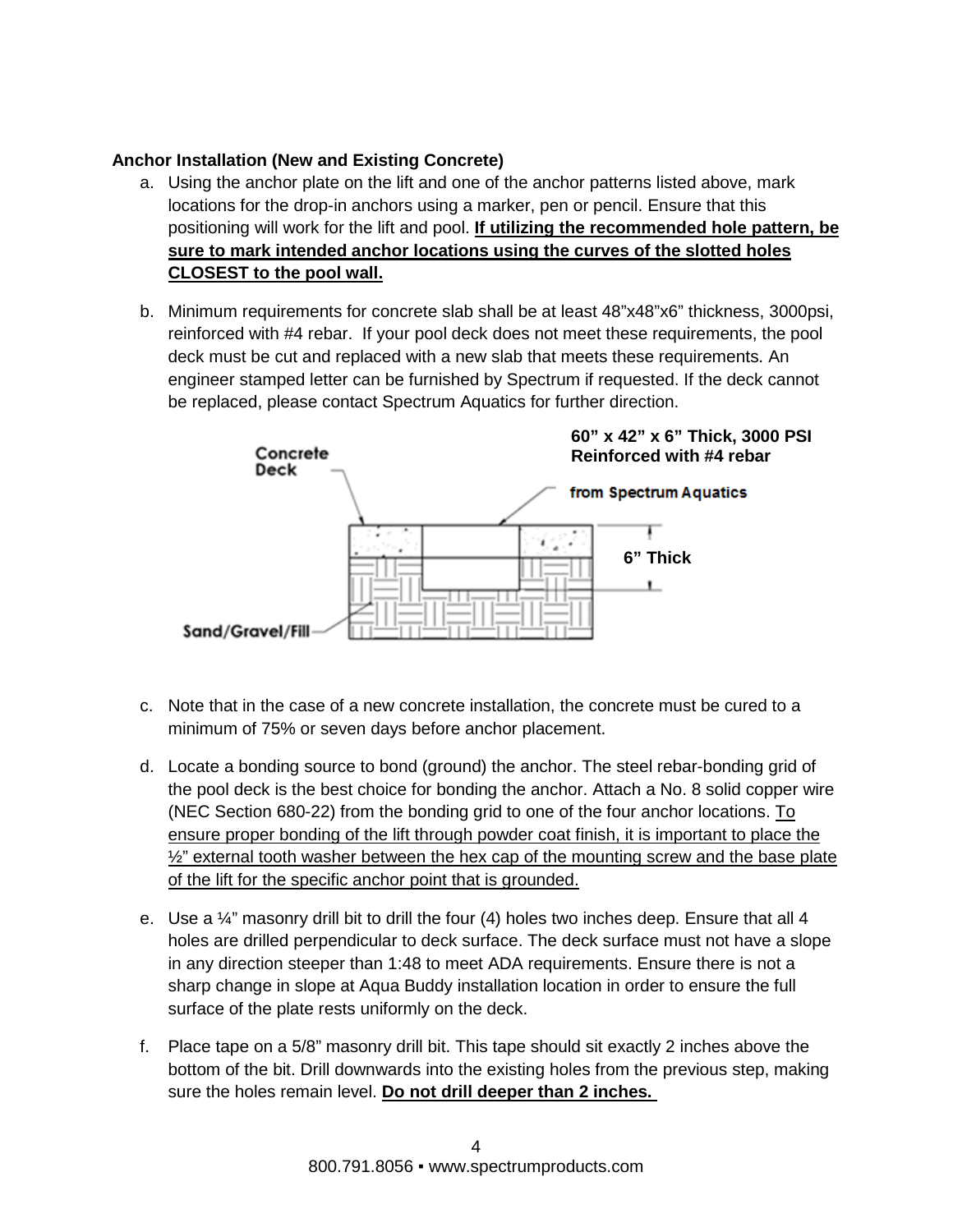- g. Completely vacuum out the four holes.
- h. Install the drop-in anchors that have been provided. Place the anchors into the holes, locate the setting tool and strike the setting tool with a hammer or mallet multiple times. The anchor bottoms will separate and press against the concrete.
- i. Place the lift anchor plate over the drop-in anchors. Secure the lift using the stainless steel hex cap screws and washers provided. The screws should be tightened to 22 footpounds.

# **Assembly Instruction**

The following tools will be required to complete assembly of the lift:

- (2)  $9/16$ " ratchet and/or open-end wrench
- $(1)$  3/16" hex key (allen wrench)
- (1) 7/32" hex key (allen wrench) (provided)

#### **Lift Assembly**

- a. Fully charge the lift battery.
- b. Secure the anchor plate to the drop-in anchors installed in the deck.
- c. Tilt the battery into the receiver located on the actuator housing tubing until it locks into place.
- d. Plug the handset into the left port on the control box, making sure the connector is properly aligned.
- e. Test lift operation by pushing the up and down toggle switch on the handset to ensure the lift is operational (See Page 7 for instructions on using handset). Run the actuator into the fully retracted position by pressing the up button until the actuator stops moving. Leave the lift in this position for the following steps.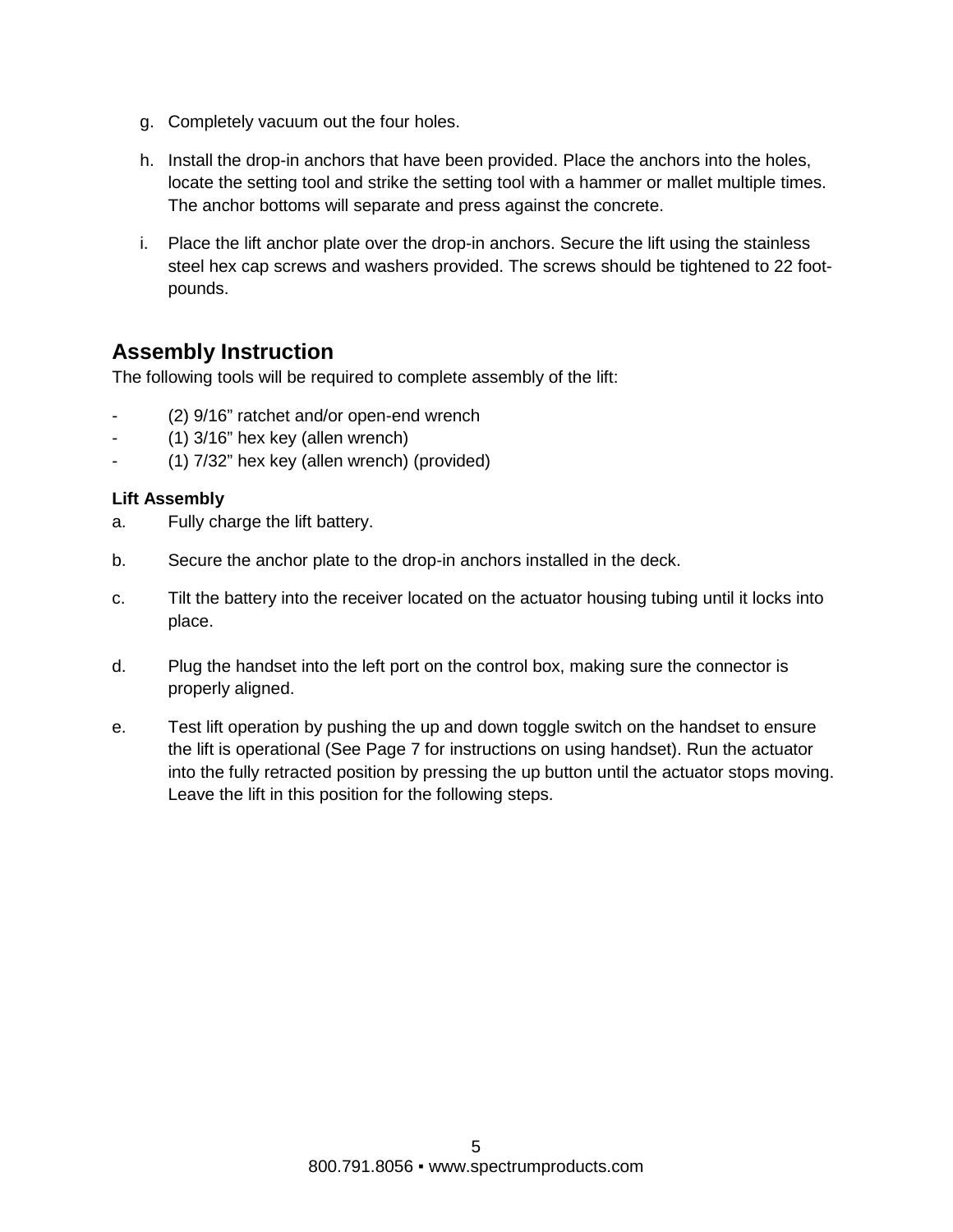- f. Attach the seat halves to the bottom plate and rear plate mounting plate using:
- (4) 5/16"-18 Button Head Screws ¾" length
- $(4)$  5/16" Flat washers
- $(4)$  5/16" Lock washers



- g. Attach the footrest to the bottom seat plate assembly using:
- $(1)$  3/8" Hex bolt 2" length
- $(1)$  3/8" Flat washers
- (1) 3/8" Nylock nut

*Tighten the bolt until the flat washers are snug and back off until the footrest pivots freely. Adjust footrest to desired height using installed 3/8" - button head bolt.*



6 800.791.8056 · www.spectrumproducts.com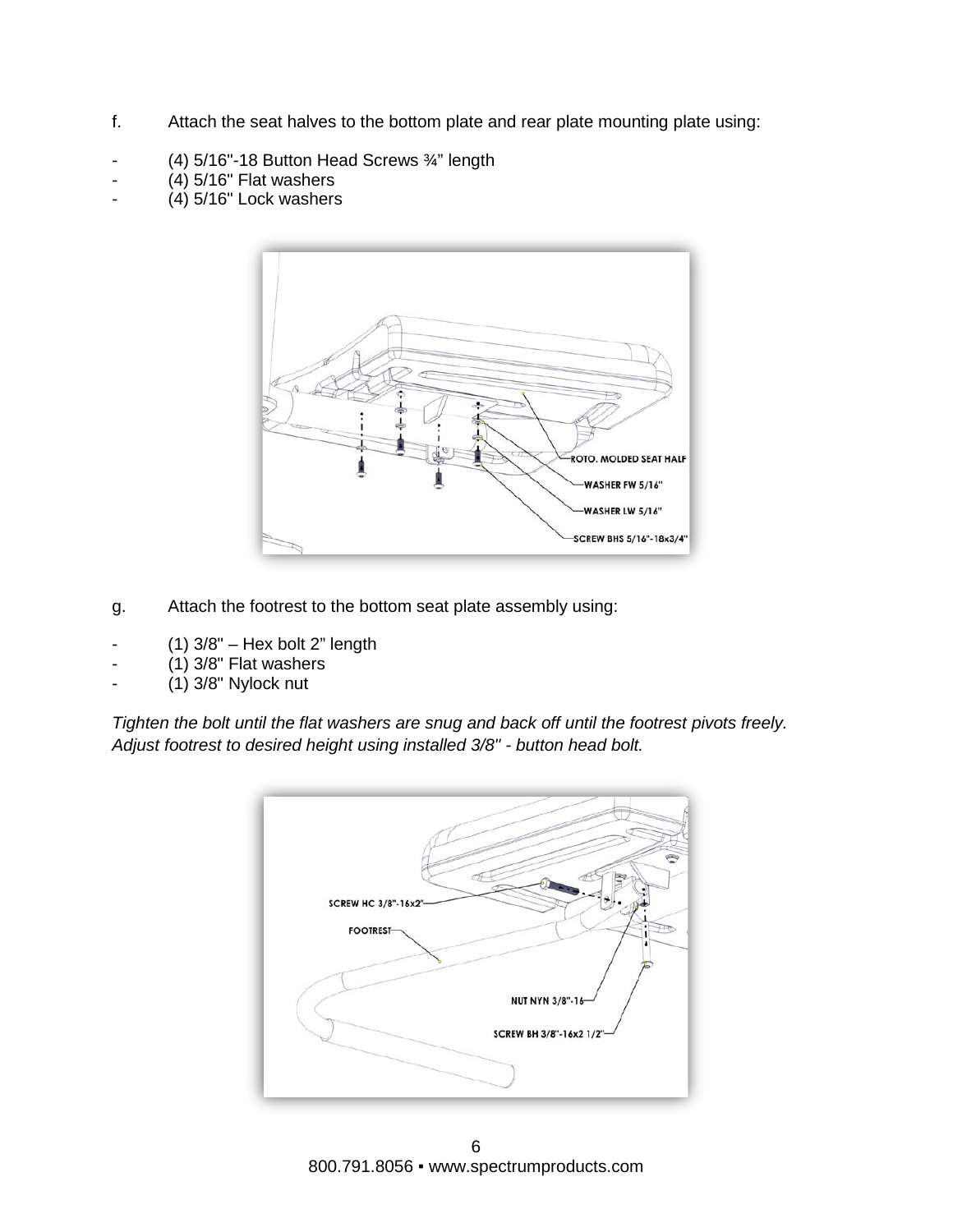- h. Attach the armrests to the seat pole using:
- 2 3/8" Button Head Screw 1-1/4" length

*It is important to tighten the 3/8" screws until they drive into the far side of the arm rest tubing to ensure proper installation of the arm rest parts.* 

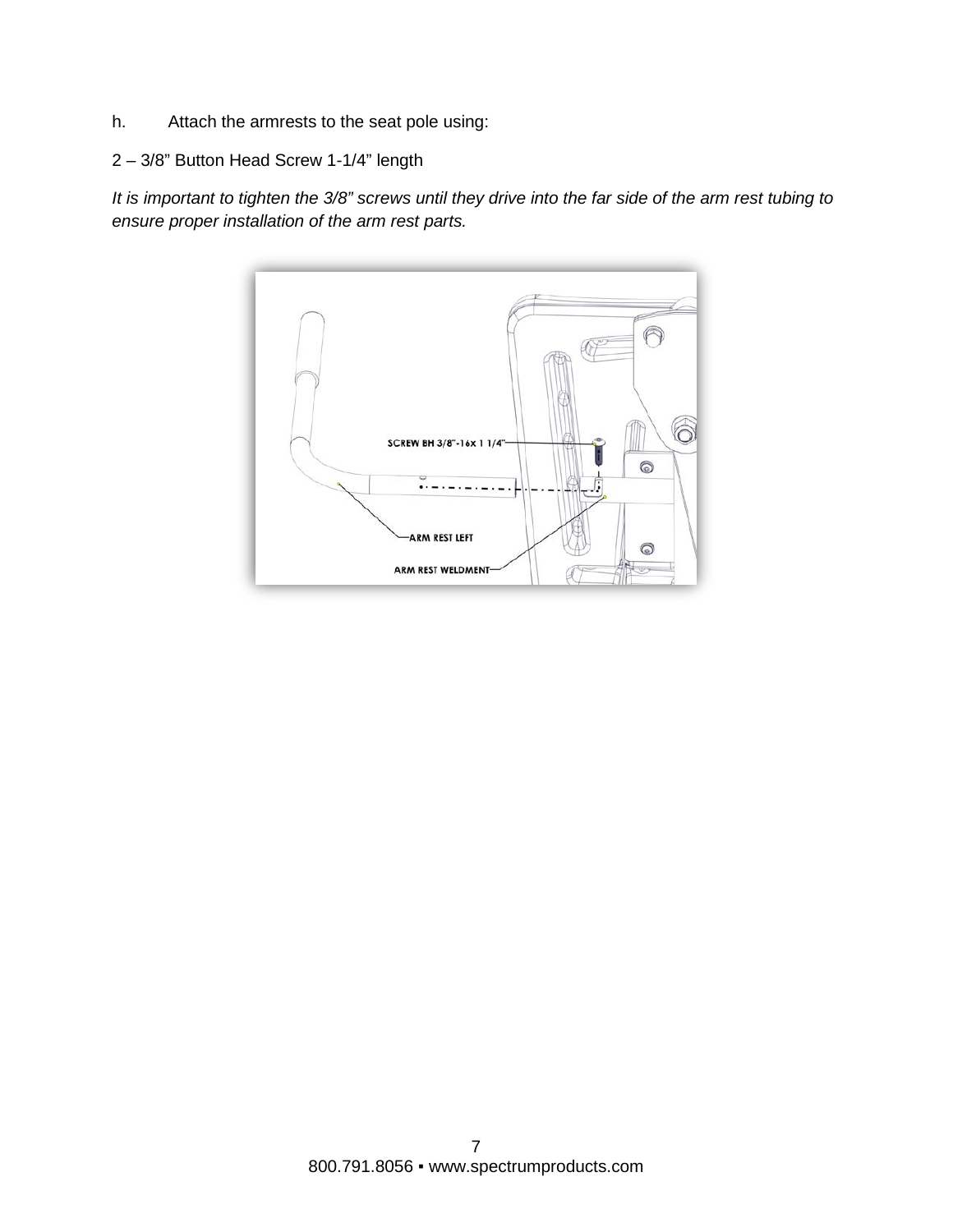# **Operator's Guide**

#### **Lift Operation**

**WARNING! Read all operating instructions before operating the lift. Make sure that all individuals using the lift have read the instructions and have been made aware of all safety precautions.**

**WARNING! Operate the lift exactly as described in the instructions above. Failure to do so may result in damage to the lift or personal injury.**

**WARNING! Do not exceed the maximum lifting capacity of 350 lbs. This may result in damage to the lift or personal injury.**

**WARNING! Use extreme caution when transferring to or from the lift; it is the responsibility of the user to allow for safe operation of this lift.**

#### **Basic Lift Operation.**



# Lifting (UP)  $\odot$ :

Pressing the  $\odot$  button causes the seat to rise. The seat will continue to rise as long as the button is pressed or until the lift reaches its highest extent. Releasing the button at any time during travel will also cause the lift to stop.

# Lowering (DOWN)<sup>(2)</sup>:

Pressing the  $\odot$  button causes the seat to lower. The seat will continue to lower as long as the button is pressed or until the lift reaches its lowest extent. Releasing the button at any time during travel will also cause the lift to stop.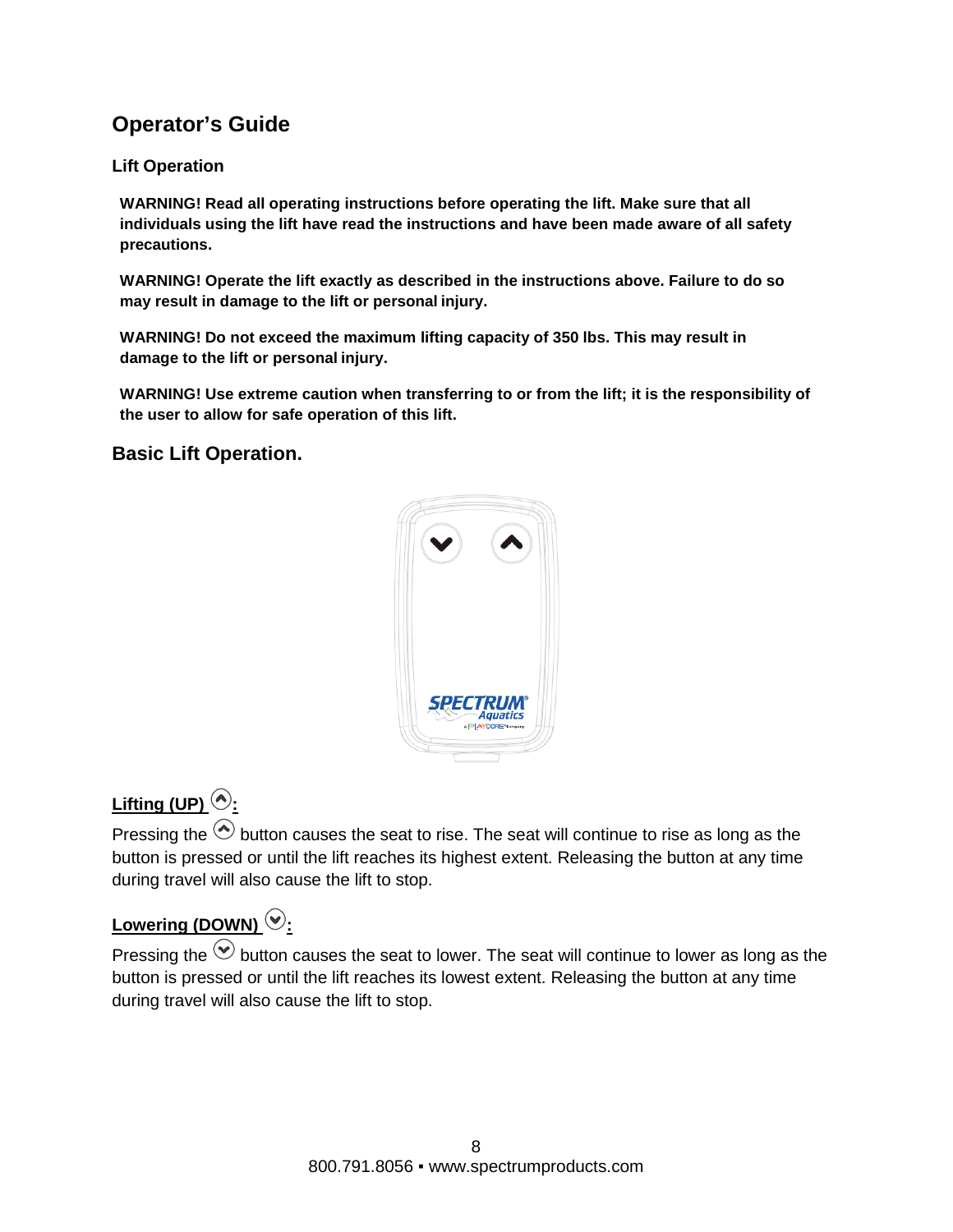#### **Battery Control Panel Instructions and Operation**



#### **Emergency Knob & Button:**

The emergency button will operate at any level of battery life. Pressing the button will stop all lift motion. To resume normal lift operation procedures, the knob must be turned in the clockwise direction.

#### **Battery Light:**

If either of the two arrow buttons are pressed, the battery light will illuminate. The battery light has a total of three bars. If all of the bars are illuminated the battery is at or near full capacity. Two illuminated bars indicates the battery should be charged soon. A single bar illuminated means the battery should be charged before the next chair lift cycle.

**Note:** The control system will beep audibly every 5 seconds once the battery reaches ~20% capacity remaining. If this beep is present the battery should be charged before using the lift.

### **To enter the Pool or Spa:**

- A. Ensure the lift is over the deck in the upright position for a transfer by pressing and holding the "up" button until lift movement stops.
- B. Flip up the armrest and carefully transfer into the lift seat.
- C. Once the armrest is lowered after transfer, lower the lift into the water using the "down" button on the wired handset until the seat reaches a satisfactory entry position.
- D. Flip up the armrest and carefully move away from the lift.
- E. Clear the lift from the pool by holding the "up" button on the wired handset until the lift rests on the deck.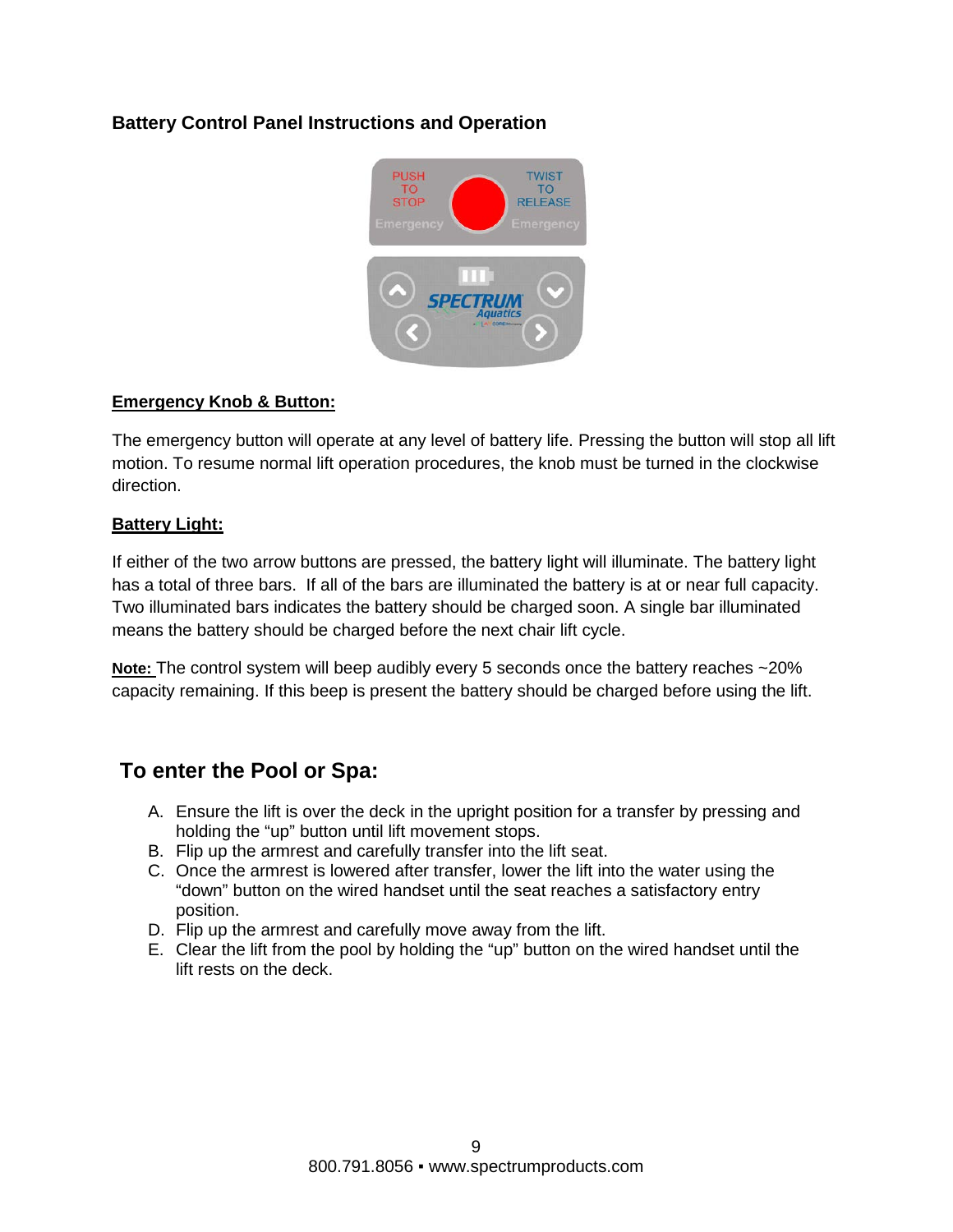# **To Exit the Pool or Spa:**

- A. Recall lift chair into water to the previous depth upon transferring from the lift seat to the pool using the "down" button on the wired handset.
- B. Flip up the armrest and carefully transfer into the lift seat from water.
- C. Lower the armrest.
- D. Lift the seat using the "up" button on the wired handset until the lift motion stops on top of the deck.
- E. Flip up the armrest and carefully transfer from the lift seat to mobility device.

#### **Battery Charging & Installation**

The battery comes partially charged, but will need charging after the first several hours of use. Charging time is approximately 12 hours for the first few charges and four hours after the first two full battery cycles. The lift comes with a battery charging cradle for use in dry locations. Charge the battery as follows:

Plug the battery charger into a standard electrical outlet\*. The green LED on the charger will illuminate and indicate that the charger is on.

Plug the charging cable into the charging port on the battery cradle. Place battery in charging cradle. If the battery is up to the charged voltage, the LED on the charger will stay green. If the charger determines that the battery needs to be charged, the LED on the charger will change to amber.

The amber LED will turn green when the battery is fully charged. This charger has internal monitoring circuitry that will not overcharge the battery, if the battery is left on the charger for extended periods of time the charger will go into short charging cycles at intervals to keep the charge level at optimal.

#### **\*Charger accepts 110 VAC**

When the battery is fully charged, remove it from the charging cradle and install the battery on the lift. The battery capacity indicator on the receiver will show a green LED, indicating that the battery is fully charged and installed properly. When the LED changes to amber the lift is still OK to use. However, when the LED changes to red, or an audible tone is heard during a lift cycle, the battery pack needs to be recharged.

#### **To keep the battery from discharging to the point of causing damage, it is important to charge the battery at least once monthly, even if the battery has not been installed on the lift.**

After initial break-in, the battery should last approximately 90 cycles at the full 350-lb load rating of the lift before it needs recharging. The battery will need to be replaced after 500 to 800 charge cycles or three to four years if properly maintained (approximately 20,000 lifting cycles).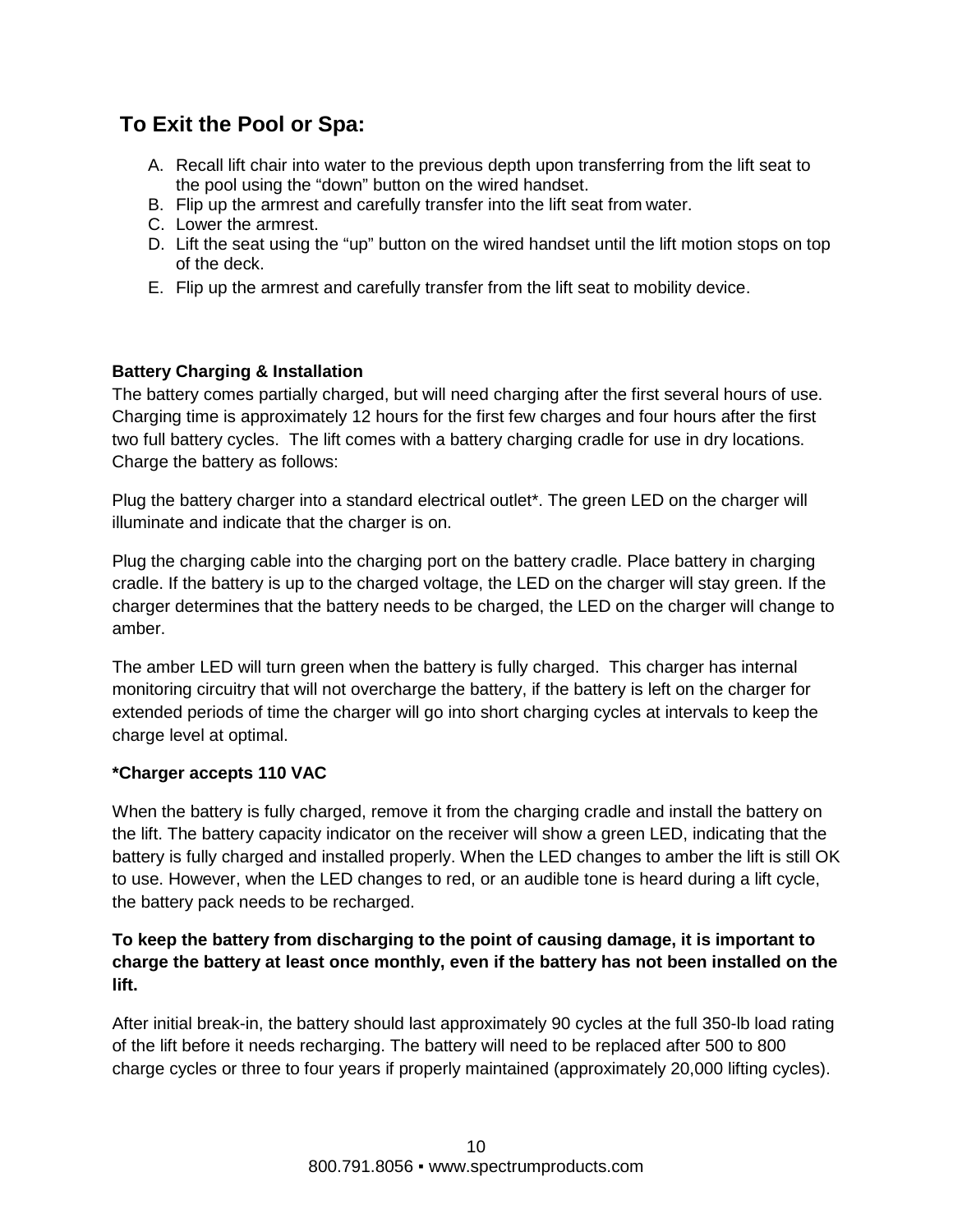#### **Care and Maintenance**

The following should be performed periodically to ensure safe and dependable use.

- 1. The Aqua Buddy lift comes standard with a powder coat finish. Do not use stainless steel solvents or abrasive scratch pads while cleaning the lift.
- 2. Clean all structural components with a warm sponge and a diluted solution of detergent or dishwashing soap. This reduces the changes of scratching or damaging the finish during cleaning.
- 3. Check all electrical connections Check any external electrical cables for wear and/or breakage in the outer insulation.
- 4. Check all mechanical connections inspect the hardware on all moving parts and make sure they are snug. Lubricate all pivot points with light oil (3-1).
- 5. To maintain the battery properly, the battery must be fully charged monthly. If the battery goes for longer than three months without a charge, the battery will have significantly reduced capacity.
- 6. Apply dielectric grease to the battery connections and receiver connections where the battery and receiver meet.